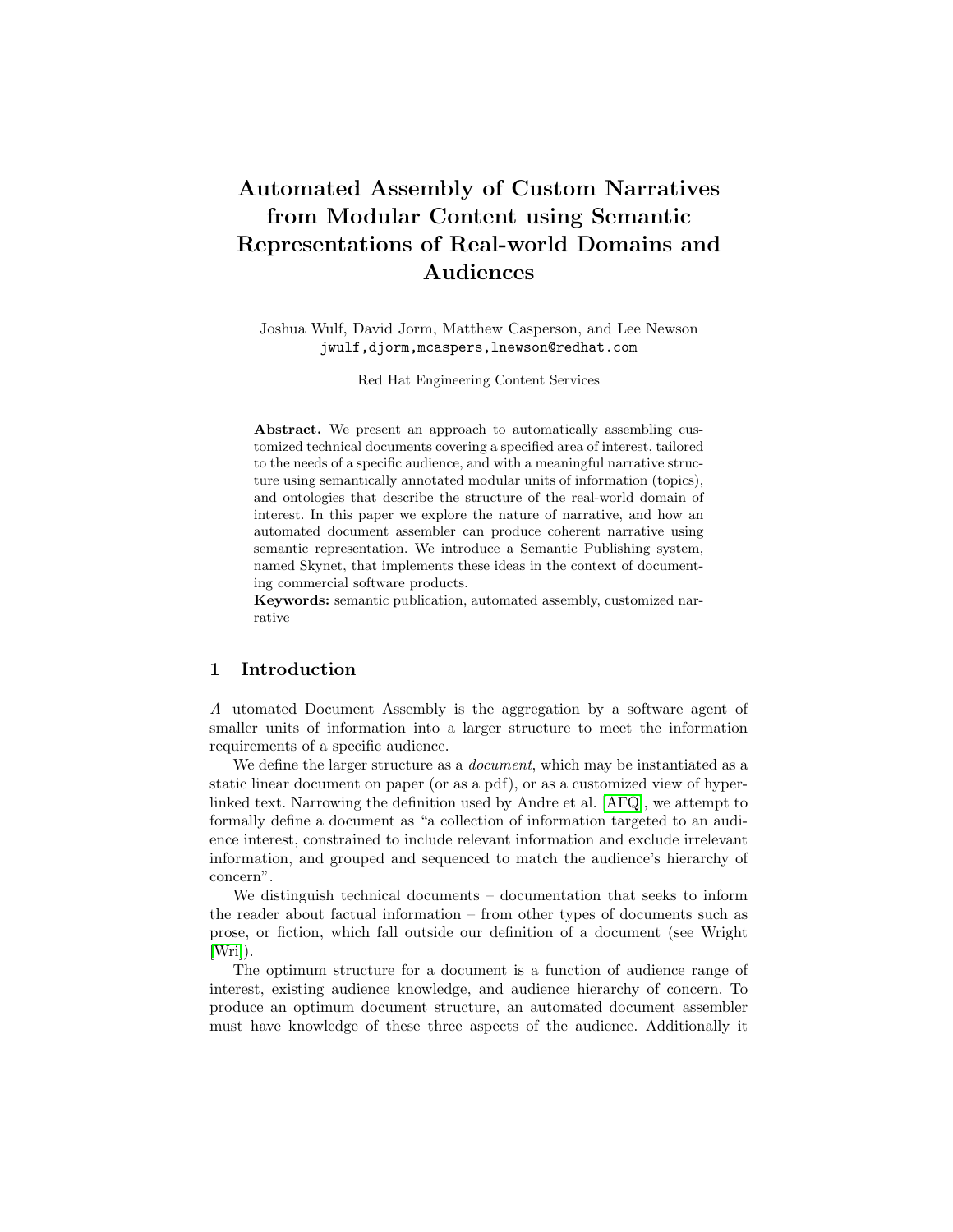requires knowledge of the domain within the audience's interest, a collection of modular units of documentation that describe this domain, and knowledge of how these units relate to the domain and each other.

This allows an automated assembler to produce a customized document describing the range of the domain that matches the audience's range of interest, in a way that matches the audience's hierarchy of concern and level of knowledge. This can be done in the form of bespoke pdf documents or by modifying the dynamic presentation of a hyperlinked web of information.

We will look at each of these four areas in turn: Semantic representation of the domain; Modular Units of Content; Semantic Representation of an Audience; Automated Custom Assembly.

Before examining these four areas, however, we explain the theory of cognition that informs our implementation.

# 2 Theory of Cognition

We use a model of communication based on the Theory of Cognition proposed by van Dijk and Kintsch [\[DK\]](#page-11-1). They propose a categorization of communication elements that includes textual representation - words used to describe something - and a situation model - an internal mental model. The situation model represents some real-world domain, while the textual model represents a situation model in language.

The process of technical communication in this model is one of deconstructing the internal mental model possessed by a subject matter expert, marshaling the elements of that mental model into a verbal or written representation, streaming that representation to a receiver, demarshalling those verbal or written representations into mental elements in the mind of the receiver, and integrating those elements into the receiver's internal mental model.

All three of: the textual representation; the situational model; and a mapping between the two, must be available to the automated processor. We will first examine the situational model, which is made available to the automated processor as a semantic representation of a real-world domain.

#### 3 Semantic Representation of a Real-World Domain

A situation model is an internal predictive mental model that is used to predict how objects in the real-world will act and react. The situation model encodes categories, membership, and relationship between elements of the world of experience [\[Gar\]](#page-11-2) [\[Joh\]](#page-11-3).

The structure of a document is itself semantic - the spatial and temporal relationships between textual units convey information about the relationships between the real-world elements that the textual units represent. Important information appears before less important information; things that occur or are encountered first are presented first; dependencies are presented before the things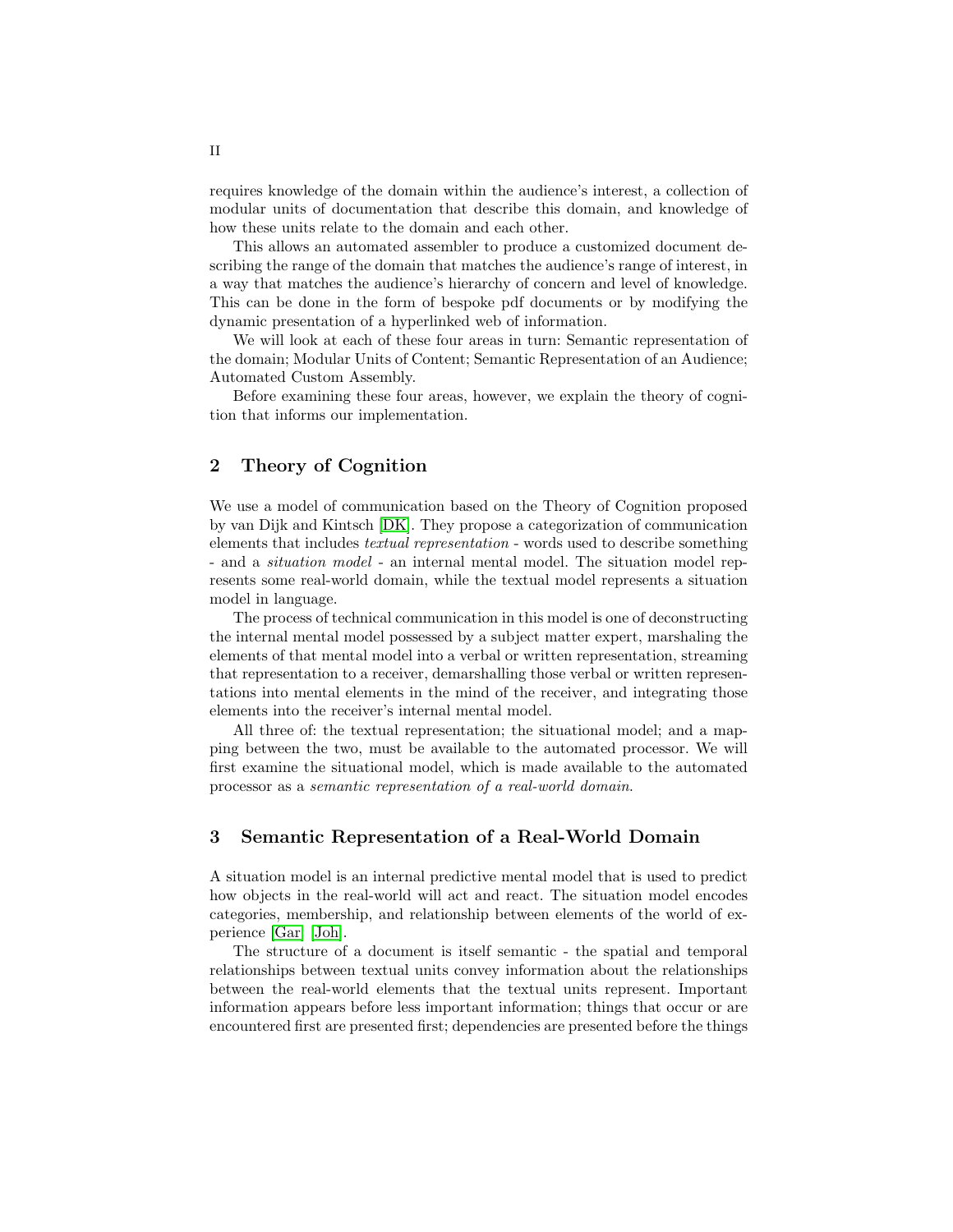that depend on them. These kinds of decisions about the structure of a document are made by a human author using their own internal mental model. In our experience, in cases where a human author is missing or has an incomplete mental model of a domain, they must take recourse to subject matter experts for guidance on where to place information (for an illustrative example, see [this](https://bugzilla.redhat.com/show_bug.cgi?id=704021#c3) [discussion\)](https://bugzilla.redhat.com/show_bug.cgi?id=704021#c3).

We define a *coherent narrative* as a semantic structure composed of comprehensible textual units. In our system textual units are authored by human authors, and their assembly into a meaningful (semantic) structure, or coherent narrative, is the role of the automated processor.

We conceptualize a situation model as an n-dimension hypercube which encodes a multiplicity of relationships along different dimensions of interest. This n-dimensional hypercube enables us to formally (and programatically) answer the question: "Why is it that certain sentences should be "close" to each other in an instructional document ... ?" [\[Hor\]](#page-11-4) This Semantic Representation of a Real-World Domain (Domain Model) acts as a situation model for a automated document assembler that performs the role of human author/subject matter expert in deciding what information to include/exclude, and how to structure it in response to a given audience.

The Domain Model is implemented as categories and tags, which represent dimensions and points, respectively, in the n-dimensional hypercube of the situation model that the Domain Model simulates.

#### 3.1 Ordered and Unordered Dimensions

Construction of a coherent narrative involves grouping and sequencing operations. Related information is grouped into sections and chapters, sequenced within that container, and the containers are themselves are grouped and sequenced.

We distinguish between ordered and unordered dimensions in the Domain Model, to encode the bases for these grouping and sequencing decisions.

Ordered dimensions are those dimensions whose points have an intrinsic sequential relationship that should be considered when constructing a narrative. Examples of such dimensions include "Lifecycle" (which is tied to dependency and also to time), "Temperature", and "Location" (for example: layers in a software stack).

Unordered dimensions are those dimensions whose points belong to the dimension, but do not have an intrinsic sequential relationship. Examples of such dimensions include: "End User Demographic", and "Name".

Unordered dimensions cannot be used as the basis for sequencing operations, and when information must be sequenced on the basis of a common unordered dimension the correct convention to use is "alphabetical ordering", a structure that semantically communicates: "There is no meaning to this ordering"  $<sup>1</sup>$  $<sup>1</sup>$  $<sup>1</sup>$ .</sup>

<span id="page-2-0"></span><sup>&</sup>lt;sup>1</sup> It is important to note for implementation purposes that alphabetical ordering is completely extrinsic to the semantic dimension, as it will change in the document output depending on the target language.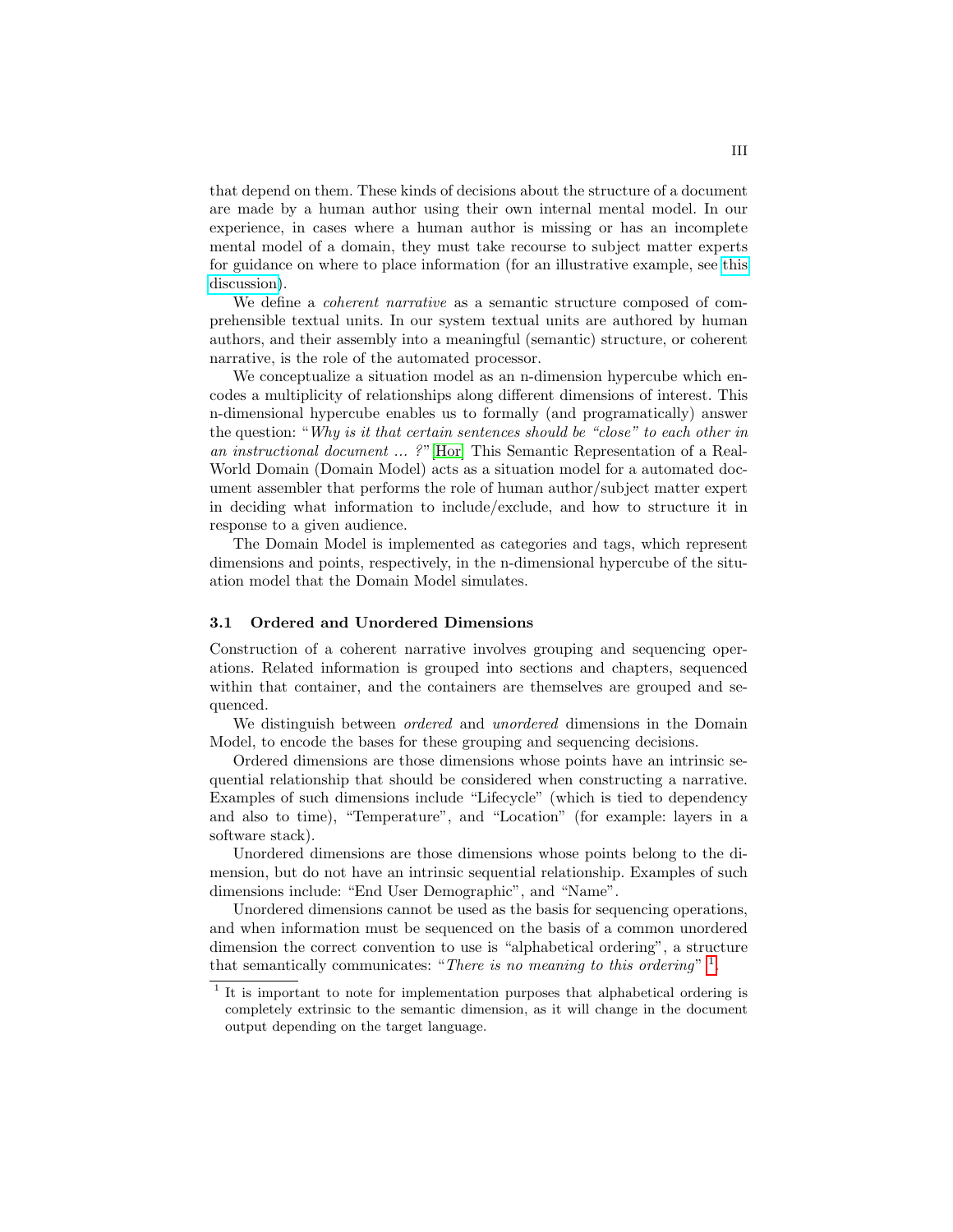| Category Tag |                         | Tag Order |
|--------------|-------------------------|-----------|
|              | Lifecycle Prerequisites |           |
|              | Download                |           |
|              | Installation            | 2         |
|              | Configuration           | 3         |
|              | Deployment              | 4         |
|              | Shut down               | 5         |
|              | Redeployment            | 6         |
|              | $\overline{U}$ pgrade   |           |
|              | Removal                 |           |

Table 1. Example Ordered Dimension in a Domain Model

Table 2. Example Unordered Dimension in a Domain Model

| Category | . Tag                                    | Tag Order |
|----------|------------------------------------------|-----------|
|          | End User Concern Application Development | null      |
|          | Server Administration                    | null      |
|          | Migration                                | null      |
|          | Troubleshooting                          | null      |

Tags belong to categories, and categories that encode ordered dimensions (Category.IsOrdered) make use of the TagOrder property of tags to encode the ordered nature of the dimension.

## 4 Modular Units of Content

In order to construct a document, an automated assembler requires a semantic representation of a situation model, and modular units of content to assemble.

The modular units must be sufficiently atomic to be meaningfully mapped to points within the n-dimensional hypercube of the Domain Model. A modular unit may be mapped to multiple points within the Domain Model, but all of the content in the unit must map to the same point $(s)$ . Otherwise, inclusion of the content in the output document based on its mapping to the Domain Model will result in the inclusion of content "in the wrong place".

To achieve this level of atomicity we have adopted use of the Darwin Information Typing Architecture (DITA) [\[DITA\]](#page-11-5) topic types. The DITA Topic Types are based in part on the Information Mapping work of Horn [\[Hor+1\]](#page-11-6). Documents produced using formal division into Information Mapping units have been shown to be more effective than those produced with an ad-hoc information architecture  $[Hor+2]$ .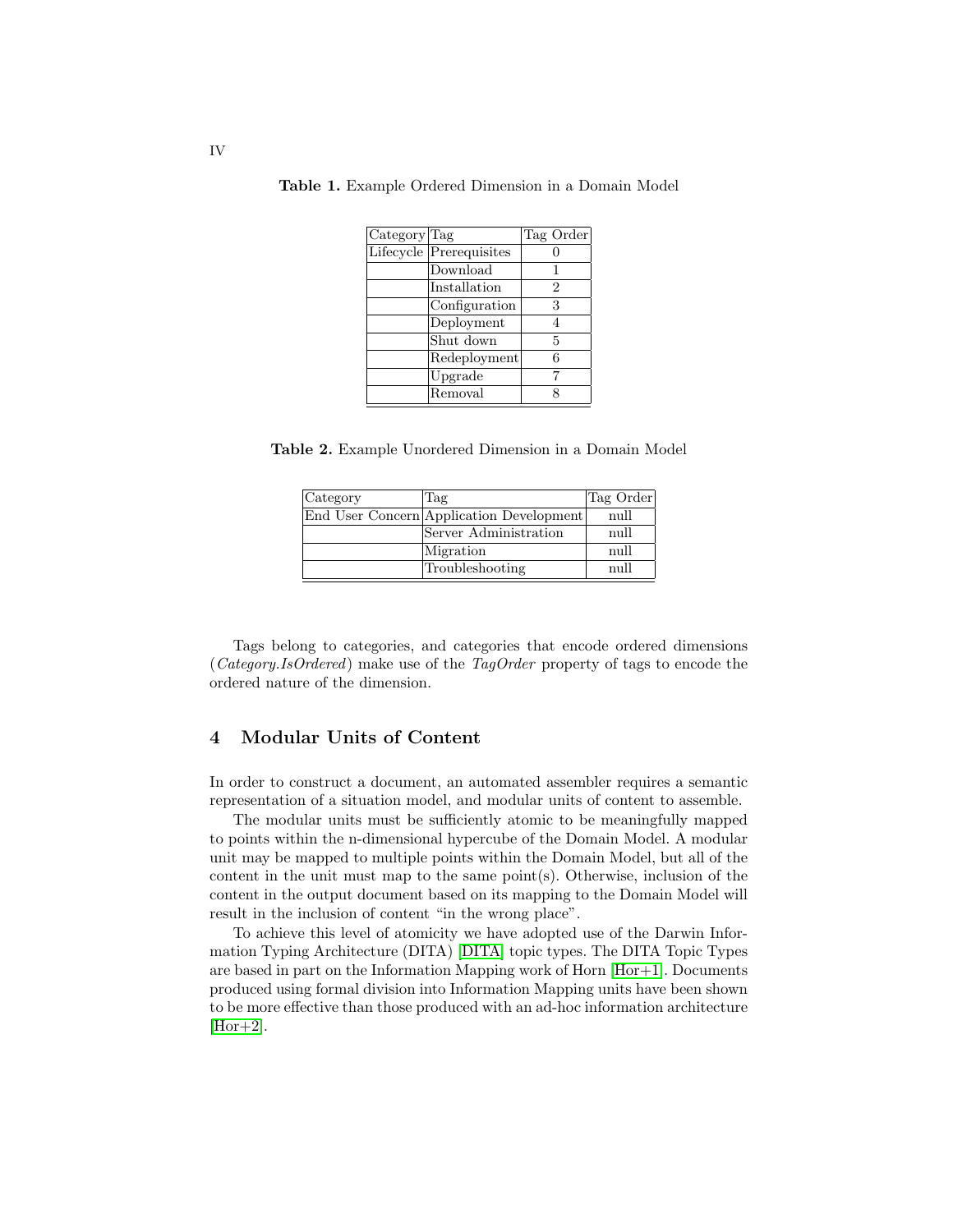The information in a DITA topic is constrained to a single subject, and a single information role. This level of atomicity makes them ideal candidates for mapping to a Domain Model through metadata tagging. We implement the modular units using the DITA categorizations of concept, task, and reference topics, but using the Docbook XML schema, to leverage our existing open-source Docbook publishing toolchain, [Publican.](https://fedorahosted.org/publican/) It is the information typing aspect of DITA  $\text{[IMI]}$  $\text{[IMI]}$  $\text{[IMI]}$  that is of principal use and interest to us<sup>[1](#page-4-0)</sup>.

Constraining the content of a textual unit (topic) to a single *subject* means that they can be unambiguously mapped to points inside the n-dimensional hypercube of the Domain Model. This allows them to be reliably assembled according to the macrostructure of the document. Constraining them to a single information role means that they can be reliably assembled within that macrostructure, as concepts, references, and tasks play deterministic roles in the textual representation of an area of a situation model (something we will examine in due course). Some additional information may be required to assemble the units into a coherent narrative at this level. In addition to mapping topics to the Domain Model, topics can be mapped to each other. So a task can declare that a specific concept "is a dependency", or a reference can declare that it "illustrates" a specific task.

#### 4.1 Natural Language Processing and Ontology Tagging

The content of the textual units (topics) is generated by human authors. The metadata tagging of the topics against the Domain Model and against each other is also performed by human authors. We have some rudimentary natural language processing tools that assist in this process. A conceptual vocabulary is generated based on the Title property of the topic. A scanner then examines the textual content of other topics, and suggests potential relationships based on the content, which can then be accepted or rejected by a human moderator. This is similar to the approach used by the BBC World Cup semantic publishing system [\[BBC\]](#page-11-9).

We further examine the role that topic information role plays in assembling output when we examine Automated Custom Assembly.

### 5 Semantic Representation of an Audience

Generally speaking, an audience is a group of people with a shared interest and level of pre-existing knowledge [\[MS\]](#page-11-10). Audience is usually an approximation of a range, within which individual readers may completely or partially fit. The economics of document production dictate that a small number of documents be produced to serve a large number of people, and hence the idea of "audience" as a range. With automated assembly and electronic delivery, however, the economics of production of narrative change, and the problems associated with defining an

<span id="page-4-0"></span><sup>&</sup>lt;sup>1</sup> although we also plan to support DITA XML encoded content in the future.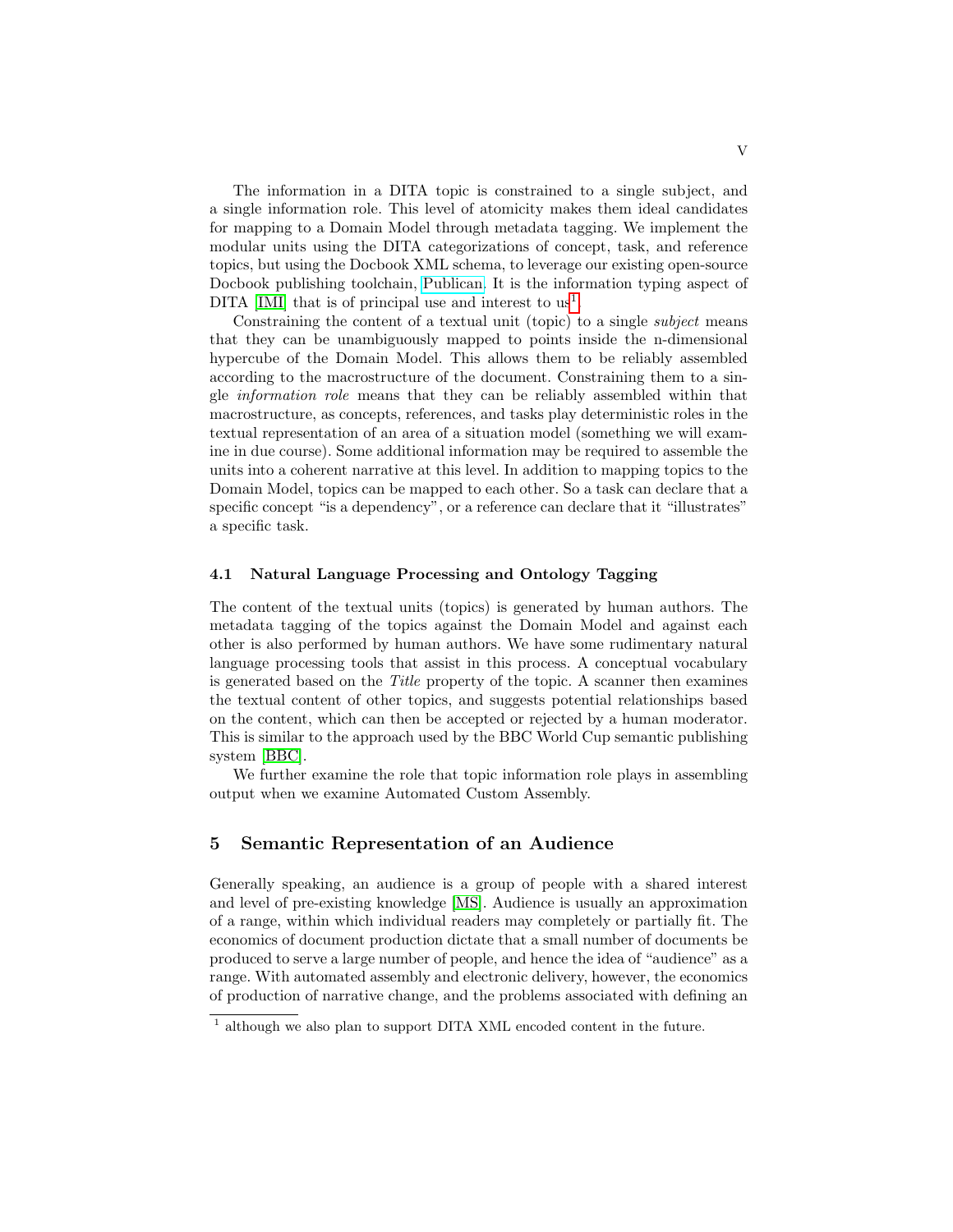audience as generalized ranges [\[EL\]](#page-11-11) [\[Ong\]](#page-12-1) can be mitigated by using very specific definitions.

Different people are interested in different information, and they are interested in the same information in different ways.

Consider the following two cases:

- 1. An organization where the layers of a software stack are horizontally divided. In this case, one group is reponsible for the database component, and another group is responsible for the Operating System component.
- 2. An organization where the layers of a software stack are vertically divided. In this case, one group is responsible for installing both the Operating System and the Database, while another group is responsible for maintaining them.

In these two distinct cases the same information is needed by people in either organization, but it is needed in a different combination in each case.

Customized Narratives can be generated for each of these use cases. In the first case the narrative is generated by creating two documents. The information in the first document is constrained to topics tagged with the "Component:Database" tag. The information in the second document is constrained to topics tagged with the "Component:Operating System" tag.

In the second case, two documents are created. Both documents are constrained to ("Component: Database" OR "Component: Operating System"). The content of the documents is also grouped at the first level on these tags, resulting in two sections: "Database" and "Operating System". If the "Component" category is implemented as an ordered category based on the software layer, then the Operating System section will precede the Database section, otherwise they will be alphabetically ordered.

The first document is further constrained to information tagged "Lifecycle: Installation", and the second document is constrained to information (NOT tagged "Lifecycle: Installation").

Audiences can be further defined by linking an audience with a list of concepts that they can be expected to know. These concepts can then be elided from documents that are produced for this audience. Tasks can also be tagged with a tag from an ordered category "difficulty", and a threshold set for an audience, so that introductory and advanced guides can be produced.

When a formal definition of an audience is available to an automated processor, it can use this definition in conjunction with a semantic representation of a situation model and semantically-annotated modular units of content to assemble a custom narrative relevant to the audience's needs.

Because the production cost of this narrative assembly is so low, documents produced for an audience of one become economically feasible. The costs of narrative production move away from human authors (who can hardly be expected to write a different book for each reader), and move to processor cycles and a cognitive cost on readers, which we examine later.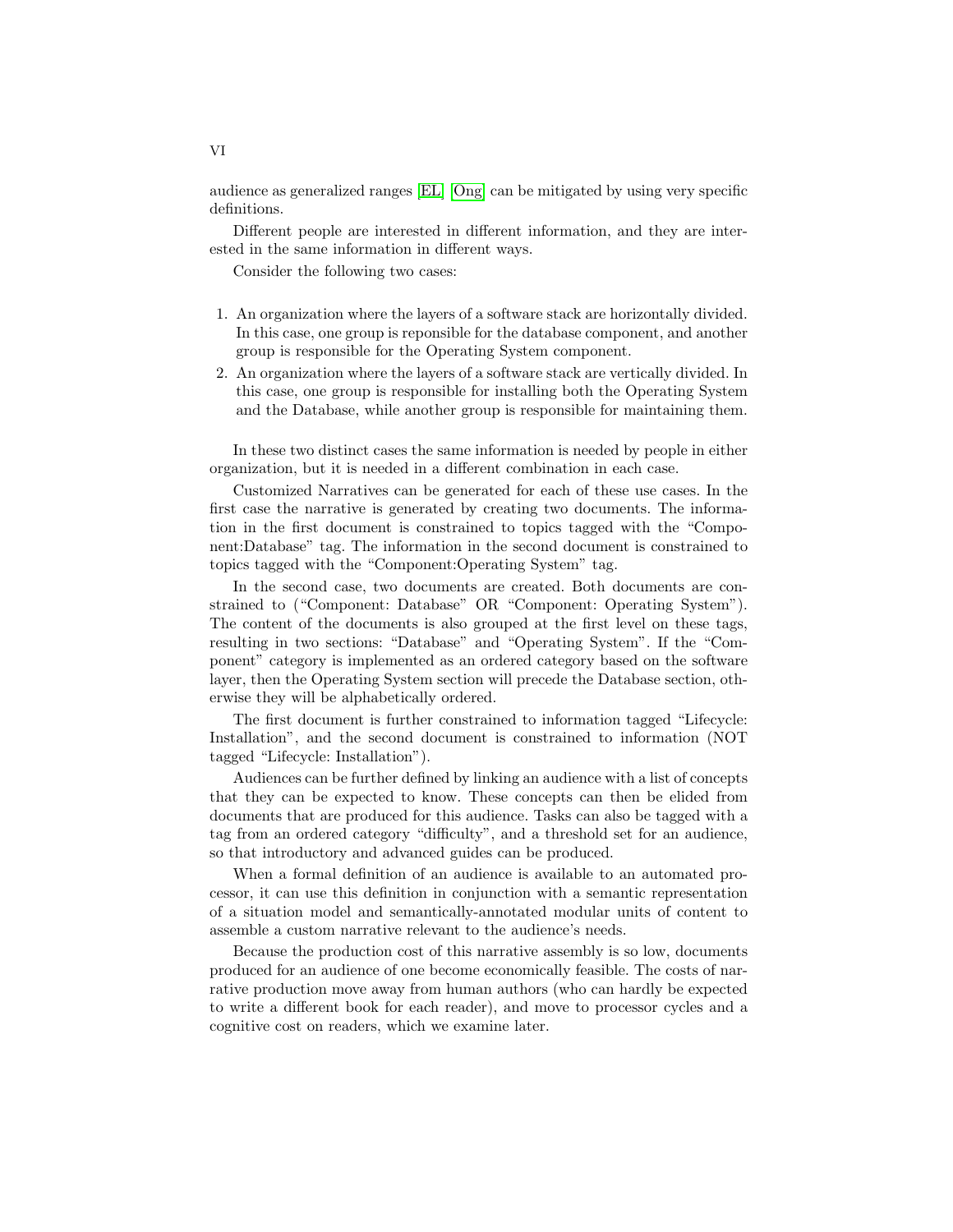#### 6 Automated Custom Assembly

We use an algorithm to solve the general case of creating a coherent narrative structure from an arbitrary collection of textual units:

To automatically generate a semantic structure, we examine all of the topics that have been returned for a query, and assemble them into intermediate units based on topic types and any declared relationships between topics. We then examine the resulting aggregate units to determine if there exist meta data dimensions in which we can locate all of the units in the query.

- 1. If there is no meta data category for which all topics at this order of structure have a meta data tag, it's alphabetical ordering.
- 2. If all topics at this order of structure have a meta data tag from the same sequenced category, that category is a candidate for sequencing.
- 3. If all topics at this order of structure have a meta data tag from the same non-sequenced category, that category is a candidate for grouping.
- 4. If one grouping candidate exists and no sequencing candidates exist, group on that category and sequence alphabetically.
- 5. If one sequencing candidate exists and no grouping candidates exist, group and sequence on that category.
- 6. If more than one grouping or sequencing candidate exists, then follow the semantic rules for hierarchy of concern.

In addition to the interaction of audience range of interest and hierarchy of concern with the semantic representation of the situation model, the information type of the textual units (topics) influences the output structure of the document.

We use some basic patterns to structure the output, all other semantic considerations being equal, based on topic type. The basic pattern we use is "Concept, Task, Reference". Relevant or dependent concepts precede a Task, which is followed by additional reference material, including any example that illustrates its use.

Figure [1](#page-7-0) illustrates the output structure of a group of related topics, based on their topic type. The dotted lines represent concepts that may be elided or collapsed (in an html output) depending on the audience's level of knowledge, or the predicted relevance of the concept.

# 7 Current Status of Our System

Currently our semantic publishing system, known internally as Skynet and under heavy development, is implemented using as a JBoss Seam application, with a MySQL database to store the topics, and a topics-to-tags, tags-to-categories database schema to implement extensible meta data. Our processing engine is implemented as a combination of procedural code and rules using JBoss Drools.

The system is implemented as a platform, and has a REST API interface that allows it to be easily integrated and extended. One of the first extensions that we've developed for it is a content specification processor that allows an arbitrary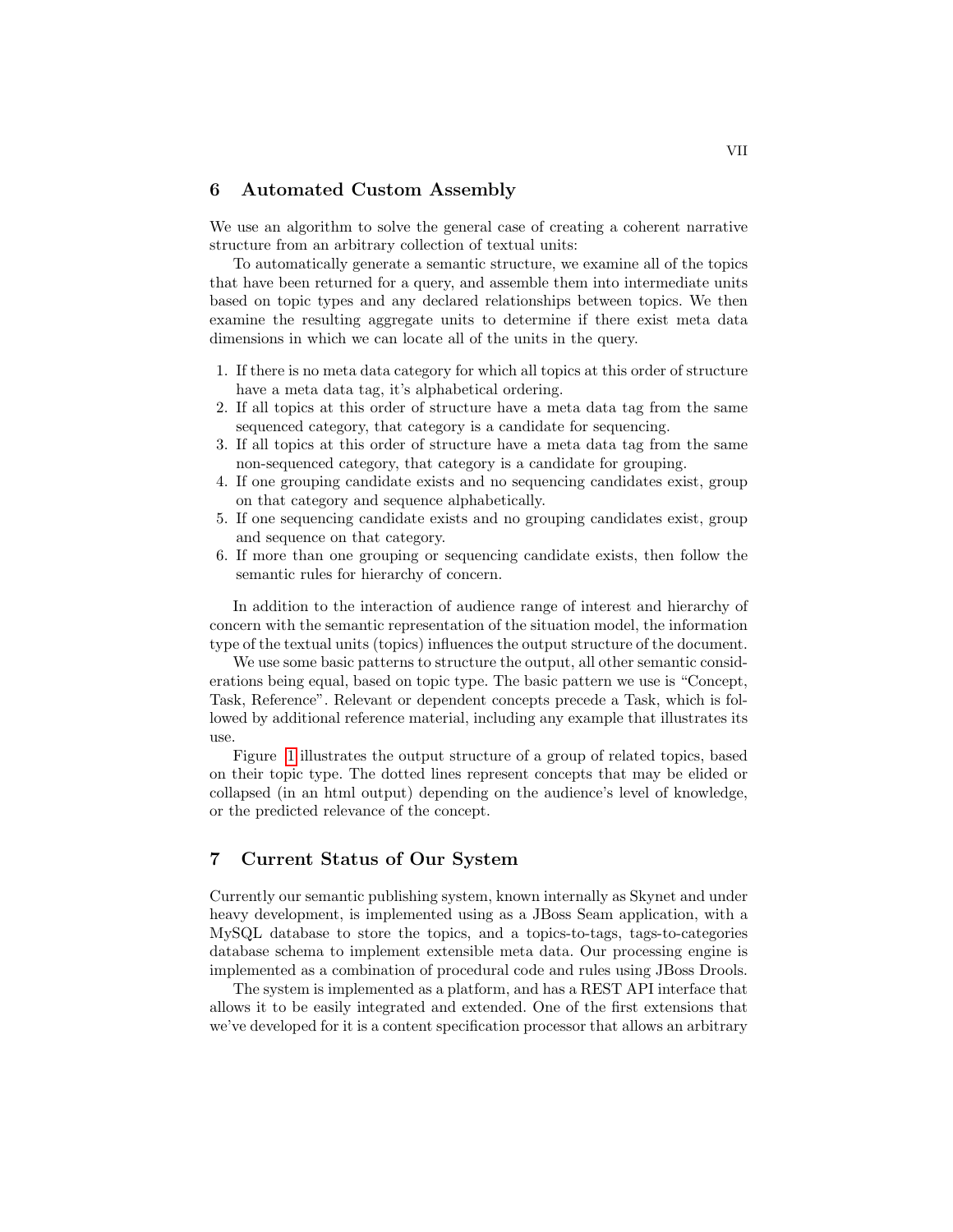

<span id="page-7-0"></span>Fig. 1. An assembly pattern for textual content based on topic type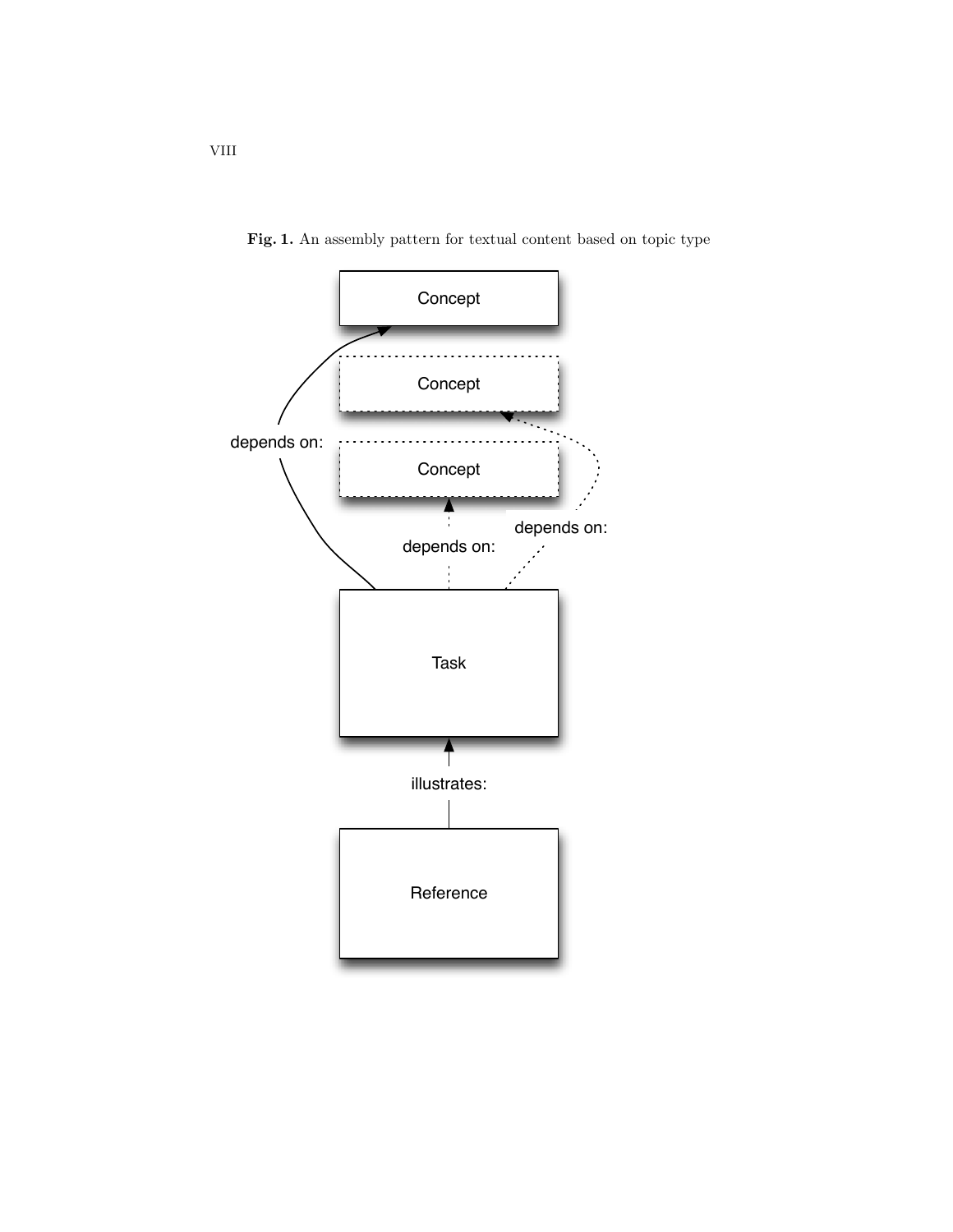topic map to be passed to the system and returned as a Docbook book. This allows external semantic processors to generate their own output structures, and request the platform to build it from the content in the repository. This open and extensible design allows us to innovate and extend outside of the core code of the project.

The system is under development as an open source project on [Sourceforge,](http://sourceforge.net/p/topicindex/home/Home/) and the current implementation is running on the Red Hat internal network and being used to develop the product documentation for the upcoming release of [JBoss Enterprise Application Platform 6.](http://docs.redhat.com/docs/en-US/JBoss_Enterprise_Application_Platform/6/html/Beta_Documentation/index.html)

The documentation for JBoss Enterprise Application Platform 6 is written as modular content units (topics), and tagged against a semantic representation. The final output documentation is generated by an automated processor that locates the modular content units in an aggregate structure using the semantic representation to generate the document structure. In this sense it functions in much the same way as the BBC World Cup semantic publishing system [\[BBC\]](#page-11-9) — the automated processor handles the publishing into the larger structure, while the human author is concerned with writing the content, and accurately describing it in terms of the semantic representation.

The document structure in Figure [2,](#page-9-0) for the JBoss Enterprise Application Platform 6 documentation, is generated by an automated processor using our semantic representation and semantically-annotated textual units. Information is constrained to the area of the hypercube containing "JBEAP 6" tagged topics. It is then grouped at the first level on the "Technology Component" dimension, which is an unordered dimension, hence the alphabetical ordering. At the second level of structure it is grouped on "End-User Concern", which is an ordered dimension based on lifecycle.

This is shown here as a tree structure, but it could also be instantiated as the table of contents of pdf output.

# 8 Challenges and Opportunities

At this point in time we are able to generate multiple output structures for various audience definitions. We have the data in place to allow the generation of Active Documents [\[DGK\]](#page-11-12), however our production infrastructure currently serves over 2TB of documentation to users each month, so introducing dynamic content generation on our public-facing website represents a scalability and security challenge.

Our next plan is to make our dataset available to the public, possibly through a web service end-point, with our semantic representation available as RDF data. This will allow users to design their own documentation. In this case, users will be able to express their interest, either at high level or as a specific, complex query, and we will return a pdf file.

A significant challenge is encapsulating the complexity of the system. Users are not used to defining the content and architecture of documents. Making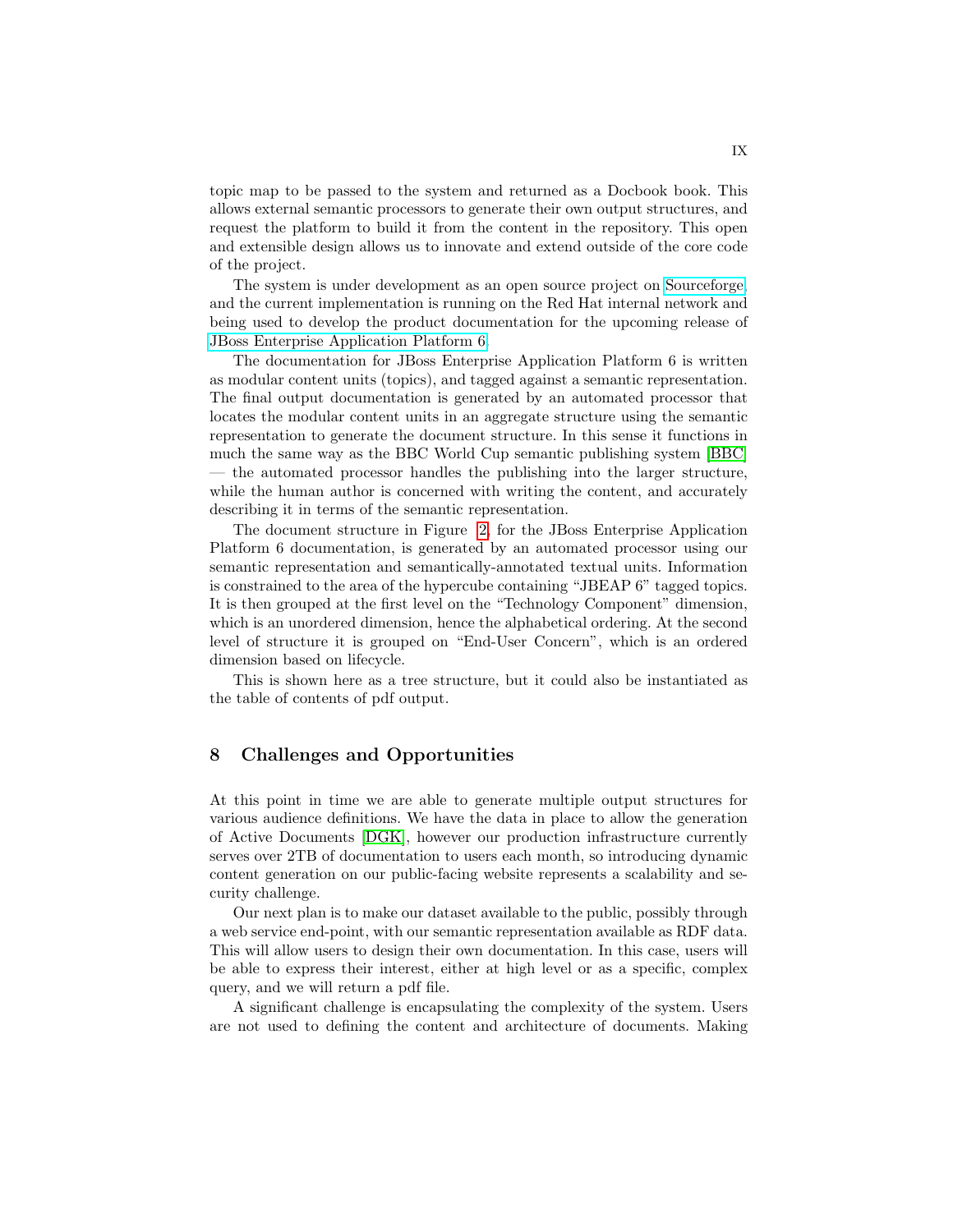<span id="page-9-0"></span>Fig. 2. Output structure created by an automated processor using a semantic representation of a real-world domain and semantically-annotated textual units  $\mathcal{L}_\infty$   $\mathcal{L}_\infty$  of  $\mathcal{L}_\infty$  docs.redhat.com/doc

| Search                                             |  |  |
|----------------------------------------------------|--|--|
| $-MOME$                                            |  |  |
| Application Server                                 |  |  |
| - Installing                                       |  |  |
| <b>Extending the Enterprise</b>                    |  |  |
| <b>Application Platform</b>                        |  |  |
| <b>Getting Started</b>                             |  |  |
| - Installation                                     |  |  |
| Configuration                                      |  |  |
| - Datasources                                      |  |  |
| <b>Web Development</b>                             |  |  |
| Application Development                            |  |  |
| <b>Application or Service</b><br><b>Deployment</b> |  |  |
| Troubleshooting                                    |  |  |
| E Bean Validation                                  |  |  |
| $+$ CDI                                            |  |  |
| <b>■ Classloading</b>                              |  |  |
| Developer Tools                                    |  |  |
| $+$ $F$ JB                                         |  |  |
| Enterprise Service Bus                             |  |  |
| + HTTP Connectors                                  |  |  |
| + Hibernate Envers                                 |  |  |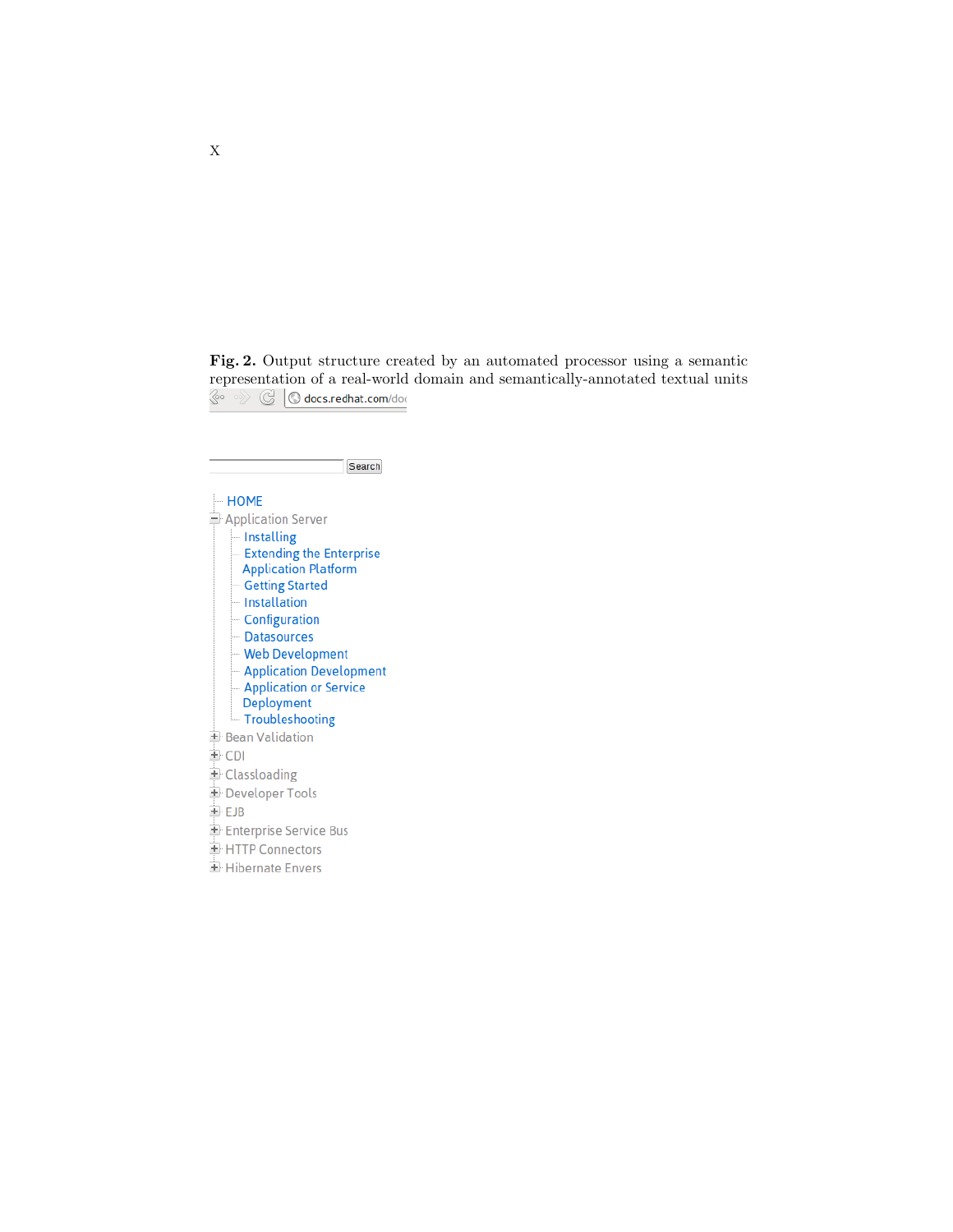the power of the system available to users without overwhelming them with its complexity is the greatest challenge and opportunity.

We are investigating three avenues to work towards this: natural language question answering; progressive customization of view; ant colony optimization of the semantic representation.

#### 8.1 Natural Language Question Answering

Users are not accustomed to designing books, or articulating the exact nature of their domain of interest in a wide sense. They are, however, used to searching for information relating to a specific query that they have. With a semantic representation and semantically-annotated textual units, we are now in a position to investigate generating customised answers to queries from units of documentation. Rather than attempting to build a complete book, and requiring a user to specify an entire book, we would attempt to assemble the pieces to answer a specific query. Some disambiguation questions may be necessary to derive the exact area of interest, and the user's preferred format (hierarchy of concern), and then we can produce a small document to answer their query.

#### 8.2 Progressive Customization of View

Rather than requiring users to define a view of the information, we can present users with a default view of the information (as we do now with JBoss Enterprise Application Platform 6 documentation). However, over time we can customize that view based on the user's behavior. We can infer things about the user based on their interaction with the material. When a user clicks on a search result, we know something about the result that they have clicked on. If we detect a preference to one area of the hypercube, we can weight search results to favor that area. We can establish weak assumptions about the user based on this kind of behavior. If we introduce the ability for the user to provide us with qualitative feedback, such as a "Like" or "this is what I was looking for" button, then we can also create strong assumptions about the user's preferences and further weight customizations.

Progressive customization of view is less taxing on users, although it may be more taxing on hardware requirements. Offline static rendering in response to a specific user query pushes the burden more to the user's side, and will be the first approach for the early adopters.

#### 8.3 Ant Colony Optimization of the Domain Model

Ant Colony Optimization [\[DD\]](#page-11-13) is a meta-heuristic optimization method, that simulates the behavior of an ant colony to approximate an optimal solution. It relies on many agents, in this case users, to iteratively explore the solution space and approximate a global optimum.

The Domain Model allows us to formally state "Why is it that certain sentences should be "close" to each other in an instructional document  $\ldots$  ?"[\[Hor\]](#page-11-4).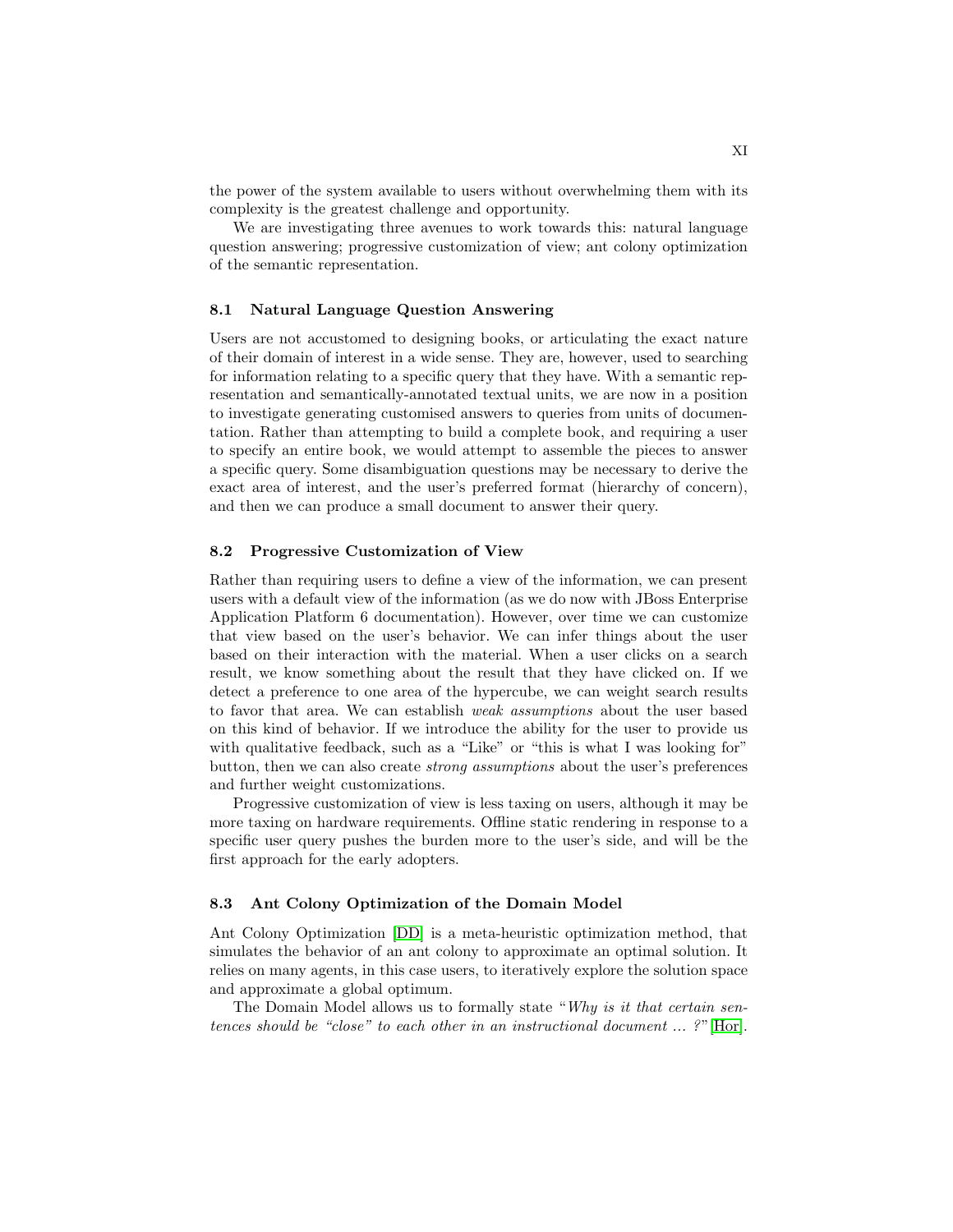However, there may be dimensions of interest to users that are not captured in our Domain Model, or are incorrectly encoded. If the Domain Model captures the situation model accurately, then rotation of the hypercube should allow two points in the model to come into proximity with each other. This means that information that is required sequentially by the user will be presented sequentially when the user's axis of interest is used to orient the hypercube. If we find that users consistently search for and then "like" two topics within a defined temporal period, and that these two topics are not available in proximity in a rotation of the hypercube, then it is an indication that there is something missing from the Domain Model, and this can be examined.

### References

- <span id="page-11-0"></span>AFQ. Andre, J., Furuta, R.K., Quint, V: "Structured Documents", Cambridge University Press, 1989, pp. 3.
- <span id="page-11-9"></span>BBC. Rayfield, J., "BBC World Cup 2010 dynamic semantic publishing", BBC Internet Blog, 2010, http://www.bbc.co.uk/blogs/bbcinternet/2010/07/bbc world cup 2010 dynamic sem.html.
- <span id="page-11-13"></span>DD. Dorigo, M., Di Caro, G. The Ant Colony Meta-Heuristic, IRIDIA Universit Libre de Bruxelles, 1999
- <span id="page-11-12"></span>DGK. David, C., Ginev, D, Kohlhase, M., Matican, B. Mirea, S., A Framework for Semantic Publishing of Modular Content Objects, In: Proceedings of the 1st Workshop on Semantic Publishing 2011, 2011, http://ceur-ws.org/Vol-721/paper-03.pdf.
- <span id="page-11-5"></span>DITA. OASIS Darwin Information Typing Architecture (DITA) Version 1.2 Specification, OASIS Standard, 2010, http://docs.oasis-open.org/dita/v1.2/spec/DITA1.2 spec.html.
- <span id="page-11-1"></span>DK. van Dijk, T. A., Kintsch, W.: Strategies of Discourse Comprehension, New York Academic Press, 1983, pp 305.
- <span id="page-11-11"></span>EL. Ede, L., Lunsford, A. "Audience Addressed/Audience Invoked: The Role of Audience in Composition Theory and Pedagogy", In: College Composition and Communication, Vol. 35, No. 2, National Council of Teachers of English, 1984.
- <span id="page-11-2"></span>Gar. Garnham, A.: "Mental Models As Representations of Discourse and Text", Ellis Horwood Ltd, 1988.
- <span id="page-11-4"></span>Hor. Horn, R.E., "Structured Writing as a Paradigm", N. J., Educational Technology Publications, 1998.
- <span id="page-11-6"></span>Hor+1. Horn, R.E., "Information Mapping", In Training in Business and Industry, Vol. 11, No.3, March 1974
- <span id="page-11-7"></span>Hor+2. Horn, R.E., "How High Can It Fly? Examining the Evidence on Information Mapping's Method of High Performance Communication", The Lexington Institute, 1992.
- <span id="page-11-8"></span>IMI. Information Mapping Institute Whitepaper, "Information Mapping©and DITA: Two Worlds, One Solution", Information Mapping Institute, 2011, http://www.informationmapping.com/us/resources/whitepapers/261-informationmapping-and-dita
- <span id="page-11-3"></span>Joh. Johnson-Laird, P.N.: "Mental Models: Towards a Cognitive Science of Language, Inference, and Consciousness", Cambridge: Cambridge University Press 1983.
- <span id="page-11-10"></span>MS. Mathes, J.C., Stevenson, Dwight W."Designing Technical Reports: Writing for Audiences in Organizations", The Bobbs-Merrill Company, Inc., 1976.

XII